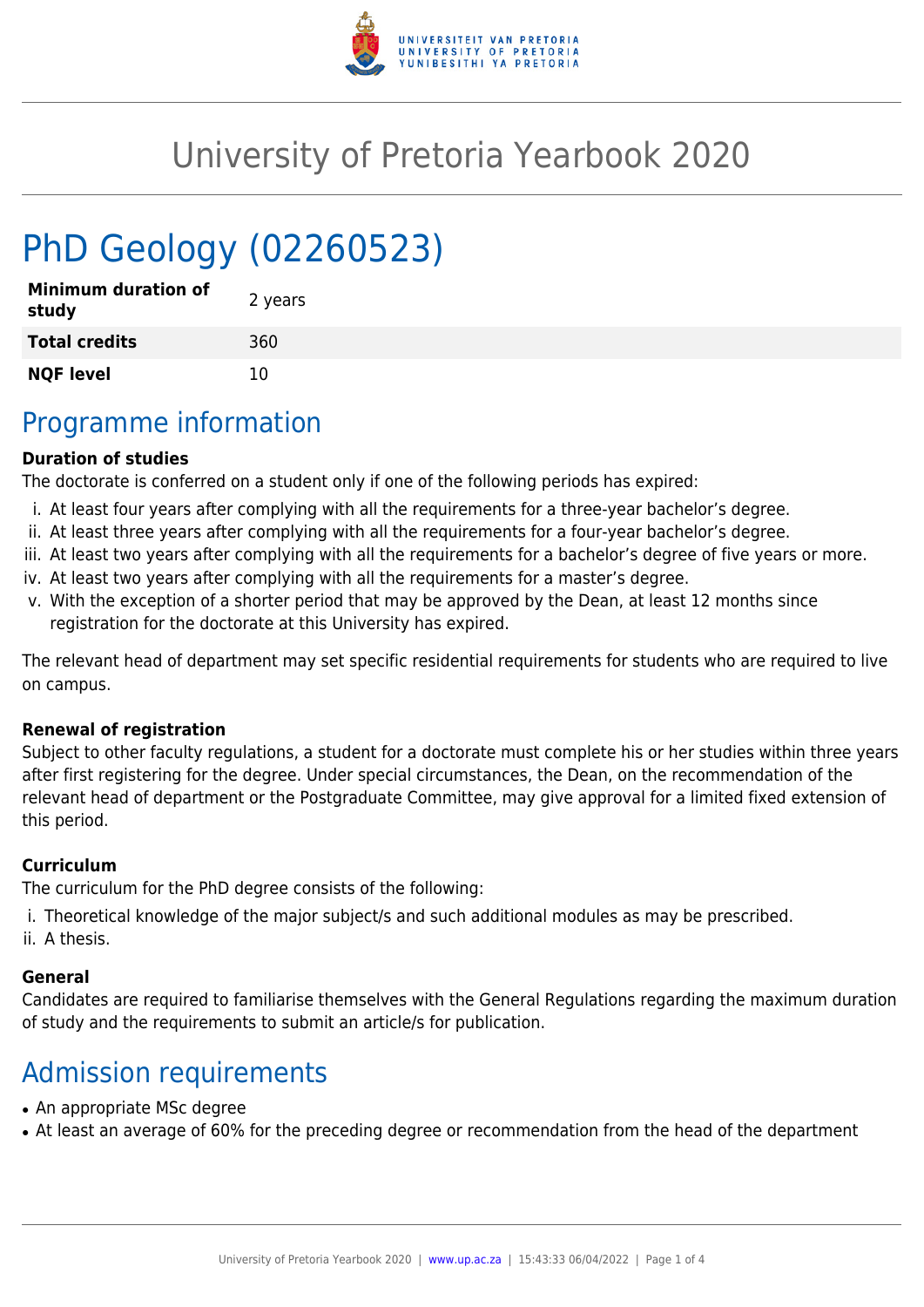

### Examinations and pass requirements

- i. Consult the General Regulations that apply to the calculation of marks.
- ii. In order to obtain the PhD degree the candidate must:
- pass the examinations and the prescribed modules, as determined in the study programme;
- pass the thesis; and
- pass the final examination on the thesis and general subject knowledge.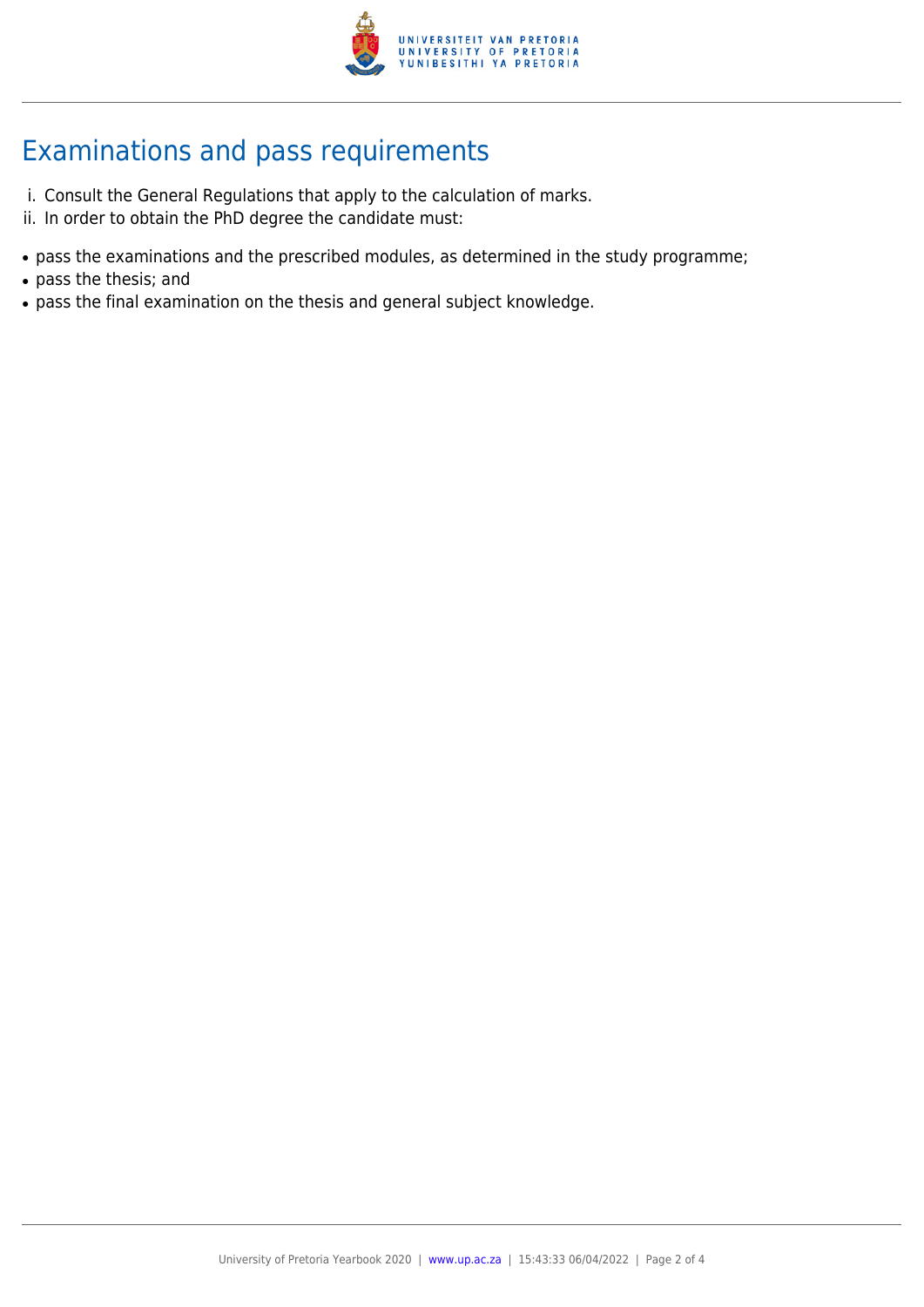

### Curriculum: Year 1

**Minimum credits: 360**

### **Core modules**

#### **Thesis: Geology 990 (GLG 990)**

| <b>Module credits</b>         | 360.00                         |
|-------------------------------|--------------------------------|
| <b>Prerequisites</b>          | No prerequisites.              |
| Language of tuition           | Module is presented in English |
| <b>Department</b>             | Geology                        |
| <b>Period of presentation</b> | Year                           |